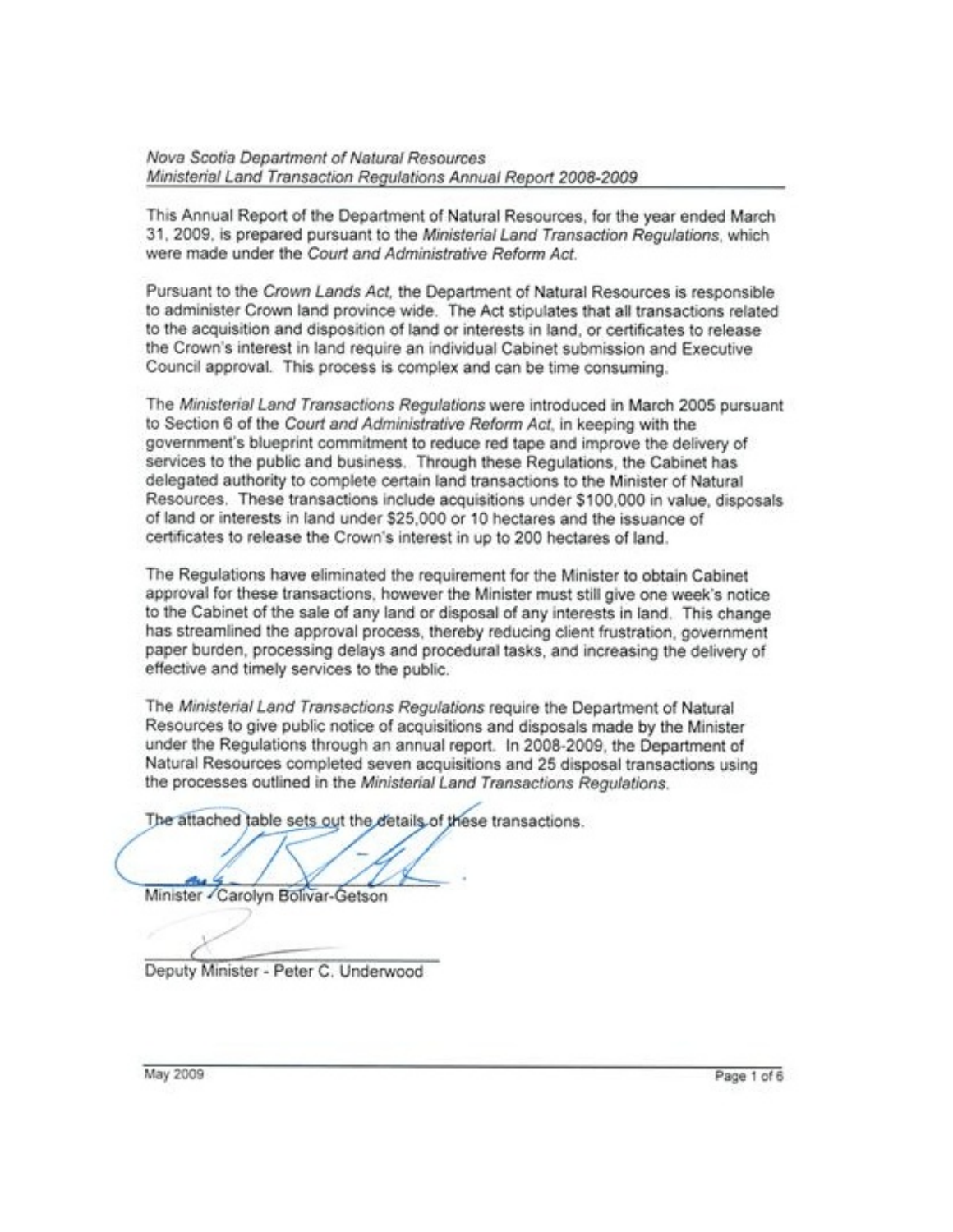| 2008-09 Annual Report of Acquisitions and Dispositions<br><b>Made by the Minister of Natural Resources</b><br><b>Pursuant to the Ministerial Land Transaction Regulations</b> |                               |                                                                                |                                          |                                 |                       |              |  |
|-------------------------------------------------------------------------------------------------------------------------------------------------------------------------------|-------------------------------|--------------------------------------------------------------------------------|------------------------------------------|---------------------------------|-----------------------|--------------|--|
| Crown<br><b>Lands Act</b><br><b>Reference</b>                                                                                                                                 | Type of<br><b>Transaction</b> | <b>Reason for</b><br><b>Transaction</b>                                        | <b>Name of Interest</b><br><b>Holder</b> | <b>Location of Land</b>         | <b>Size of Parcel</b> | <b>Price</b> |  |
|                                                                                                                                                                               |                               | <b>Acquisitions of Real Property or Interests in Real Property</b>             |                                          |                                 |                       |              |  |
| 7(a)                                                                                                                                                                          | Acquisition                   | compliments<br>objectives of<br><b>Protected Areas</b><br><b>Branch of NSE</b> | Slaunwhite, James<br>& Carolyn           | Lake Frederick,<br>Halifax      | $+26.0$ ha            | \$75,000     |  |
| 7(a)                                                                                                                                                                          | Acquisition                   | compliments<br>objectives of<br><b>Protected Areas</b><br><b>Branch of NSE</b> | Spears,<br>Christopher                   | Scotland Creek,<br>Shelburne    | $+19.0$ ha            | \$31,000     |  |
| 7(a)                                                                                                                                                                          | Acquisition                   | under Forestry<br><b>Transition Program</b>                                    | <b>Bay Lumber</b><br>Limited             | Upper SW Margaree,<br>Inverness | $+60.70$ ha           | \$52,500     |  |
| 7(a)                                                                                                                                                                          | Acquisition                   | compliments<br>objectives of<br><b>Protected Areas</b><br><b>Branch of NSE</b> | Myers & Sinclair                         | Cole Harbour,<br>Guysborough    | $+20.0$ ha            | \$17,500     |  |
| 7(a)                                                                                                                                                                          | Acquisition                   | to protect &<br>enhance our<br>environment                                     | Smith, Michael &<br>Elva                 | <b>Tidney Lake, Queens</b>      | $+20.0$ ha            | \$39,000     |  |
| 7(a)                                                                                                                                                                          | Acquisition                   | making investments<br>in & providing<br>access to natural<br>spaces            | Huntley, Jerry &<br><b>Terry</b>         | Cape Split, Kings               | $+0.57$ ha            | \$4,700      |  |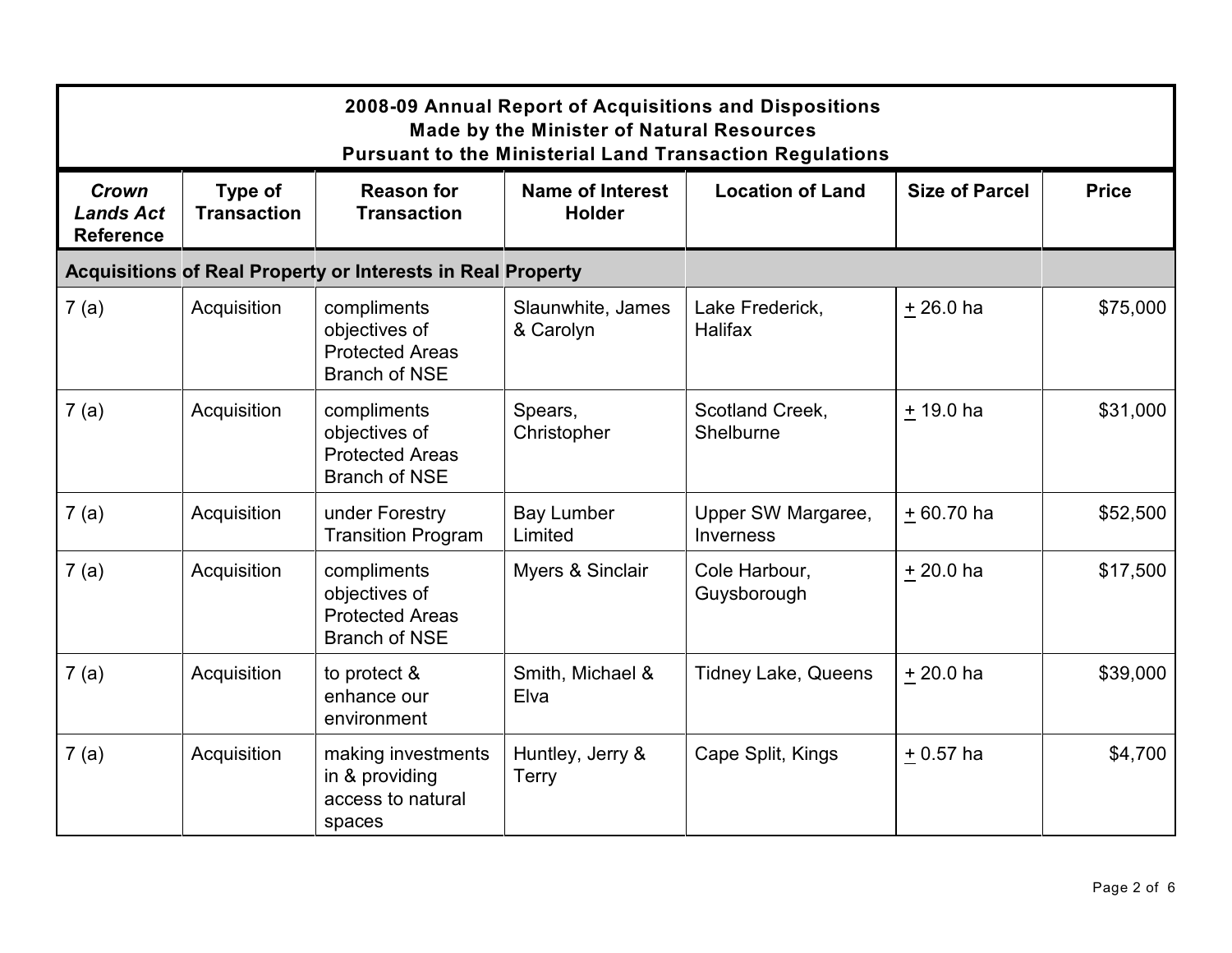| 2008-09 Annual Report of Acquisitions and Dispositions<br><b>Made by the Minister of Natural Resources</b><br><b>Pursuant to the Ministerial Land Transaction Regulations</b> |                               |                                                                    |                                          |                                                                            |                        |              |  |
|-------------------------------------------------------------------------------------------------------------------------------------------------------------------------------|-------------------------------|--------------------------------------------------------------------|------------------------------------------|----------------------------------------------------------------------------|------------------------|--------------|--|
| Crown<br><b>Lands Act</b><br><b>Reference</b>                                                                                                                                 | Type of<br><b>Transaction</b> | <b>Reason for</b><br><b>Transaction</b>                            | <b>Name of Interest</b><br><b>Holder</b> | <b>Location of Land</b>                                                    | <b>Size of Parcel</b>  | <b>Price</b> |  |
| 7(a)                                                                                                                                                                          | Acquisition                   | land has wildlife<br>values as a lynx<br>habitat                   | Lemoine, Adam &<br>Shauna                | Shunacadie, Cape<br><b>Breton</b><br>PID 15297849                          | $+40.47$ ha            | \$35,000     |  |
|                                                                                                                                                                               |                               | Dispositions of Real Property or Interests in Real Property        |                                          |                                                                            |                        |              |  |
| 16(1)(a)                                                                                                                                                                      | Grant                         | infill to support local<br>business - Coastal<br><b>Adventures</b> | <b>Scott Ronald</b><br>Cunningham        | Tangier<br><b>Halifax County</b><br>PID 41257247                           | 1023 square<br>metres  | \$2,762.10   |  |
| 16(1)(a)                                                                                                                                                                      | Grant                         | historical infill                                                  | <b>Sting Ray Marine</b><br>Limited       | Riverport<br><b>Lunenburg County</b><br>PID 60662095                       | 225 square<br>metres   | \$317.25     |  |
| 16(1)(a)                                                                                                                                                                      | Grant                         | lobster pound, used<br>for years for<br>economic benefit           | Cape Sable<br>Lobster (2001)<br>Company  | Newellton, Cape Sable<br>Island<br><b>Shelburne County</b><br>PID 82559709 | 1.187 hectares         | \$4,866.70   |  |
| 16 $(1)(a)$                                                                                                                                                                   | Deed                          | encroachment of<br>house on the rail<br>line                       | Joan C. Kearley                          | Thorburn<br><b>Pictou County</b>                                           | 112 square<br>metres   | \$448        |  |
| 16 $(1)(a)$                                                                                                                                                                   | Deed                          | encroachment of<br>superstore parking<br>lot                       | <b>Loblaw Properties</b><br>Ltd.         | <b>Barrington Passage</b><br><b>Shelburne County</b>                       | 392.4 square<br>metres | \$1,177.20   |  |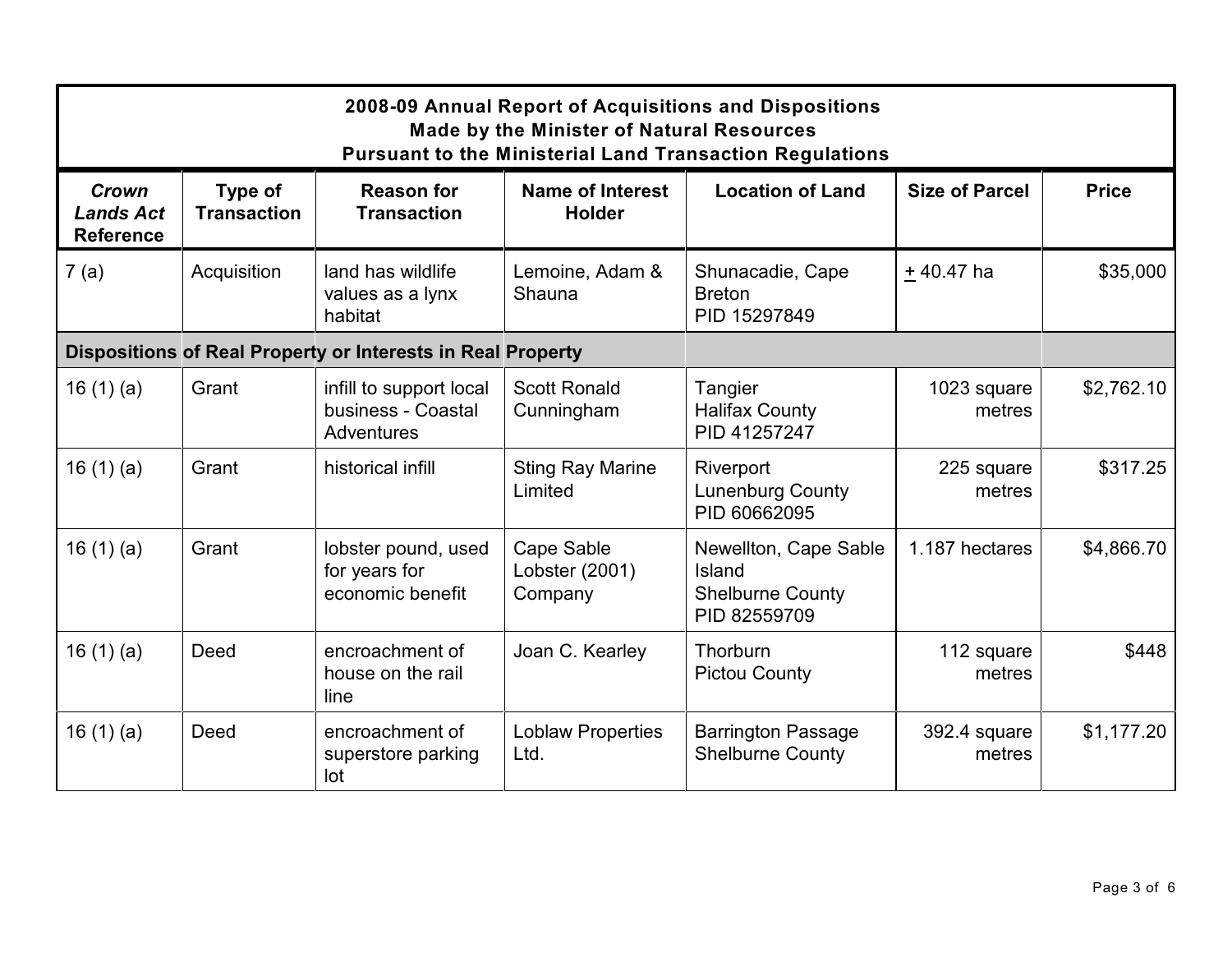| 2008-09 Annual Report of Acquisitions and Dispositions<br><b>Made by the Minister of Natural Resources</b><br><b>Pursuant to the Ministerial Land Transaction Regulations</b> |                               |                                                                 |                                                                          |                                                                         |                                              |              |
|-------------------------------------------------------------------------------------------------------------------------------------------------------------------------------|-------------------------------|-----------------------------------------------------------------|--------------------------------------------------------------------------|-------------------------------------------------------------------------|----------------------------------------------|--------------|
| Crown<br><b>Lands Act</b><br><b>Reference</b>                                                                                                                                 | Type of<br><b>Transaction</b> | <b>Reason for</b><br><b>Transaction</b>                         | <b>Name of Interest</b><br><b>Holder</b>                                 | <b>Location of Land</b>                                                 | <b>Size of Parcel</b>                        | <b>Price</b> |
| 16 $(1)(a)$                                                                                                                                                                   | Deed                          | consolidation                                                   | Lawrence and<br><b>Heather Garner</b>                                    | Clementsport<br><b>Annapolis County</b>                                 | 5808 square<br>metres                        | \$7,260      |
| 16 $(1)(a)$                                                                                                                                                                   | Deed                          | support business,<br>formerly leased<br>& Right of Way          | Ultramar Ltd.                                                            | Port Clyde<br><b>Shelburne County</b><br>PID 80065477                   | 0.11 hectares<br>$(0.28 \text{ acres})$      | \$5,200      |
| 16 $(1)(a)$                                                                                                                                                                   | Deed                          | encroachment of<br>business on rail line                        | AM Jazey's<br>Furniture &<br><b>Appliances Limited</b>                   | <b>Bridgetown</b><br><b>Annapolis County</b>                            | 734 square<br>metres                         | \$3,948.92   |
| 16 $(1)(a)$                                                                                                                                                                   | Deed                          | sold for parking lot<br>as addition to fire<br>department lands | Lawrencetown and<br><b>District Fire</b><br>Department                   | Lawrencetown<br><b>Annapolis County</b><br>PID 05297957<br>PID 05297965 | 2 parcels<br>totalling 5579<br>square metres | \$6,973.75   |
| 16(1)(a)                                                                                                                                                                      | Deed                          | encroachment of<br>fire station building                        | The St. Peter's &<br><b>District Volunteer</b><br><b>Fire Department</b> | St. Peter's<br><b>Richmond County</b><br>PID 75199216                   | 0.09 hectares<br>$(0.23 \text{ acres})$      | \$1,861.54   |
| 16(1)(a)                                                                                                                                                                      | Deed                          | house on Crown<br>land                                          | <b>Alvin Norman</b><br>Nieforth and Ralph<br><b>Lawrence Nieforth</b>    | St. Peter's Richmond<br>County<br>PID 75193342                          | 2199.91<br>square metres                     | \$4,399.82   |
| 16 $(1)(a)$                                                                                                                                                                   | Deed                          | consolidate land<br>holdings and build a<br>house               | Stewart K.<br>Bateman and<br>Evelyn Ann<br><b>Bateman</b>                | Lyons Brook<br><b>Pictou County</b><br>PID 65190969                     | 1.96 hectares<br>$(4.84 \text{ acres})$      | \$2,700      |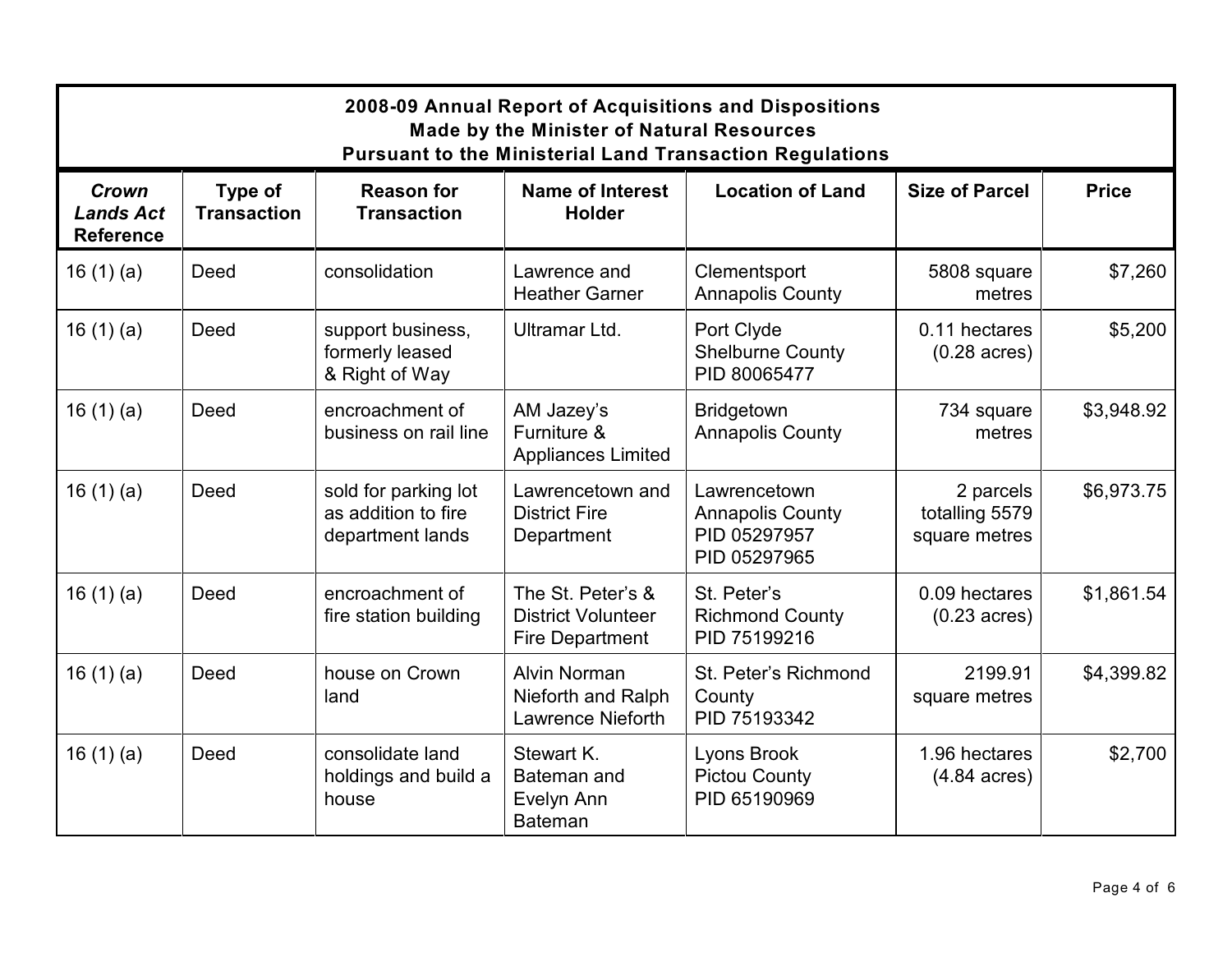| 2008-09 Annual Report of Acquisitions and Dispositions<br><b>Made by the Minister of Natural Resources</b><br><b>Pursuant to the Ministerial Land Transaction Regulations</b> |                               |                                                         |                                          |                                                                    |                       |              |
|-------------------------------------------------------------------------------------------------------------------------------------------------------------------------------|-------------------------------|---------------------------------------------------------|------------------------------------------|--------------------------------------------------------------------|-----------------------|--------------|
| Crown<br><b>Lands Act</b><br><b>Reference</b>                                                                                                                                 | Type of<br><b>Transaction</b> | <b>Reason for</b><br><b>Transaction</b>                 | <b>Name of Interest</b><br><b>Holder</b> | <b>Location of Land</b>                                            | <b>Size of Parcel</b> | <b>Price</b> |
| 16(1)(b)                                                                                                                                                                      | Easement                      | sewage pipeline,<br>utilities, road and lift<br>station | Municipality of the<br>District of Digby | Joggin Bridge<br>Digby County                                      | 0.08 hectares         | \$640.80     |
| 16(1)(b)                                                                                                                                                                      | Easement                      | road & utilities                                        | Polo Holding<br>Limited                  | Larrys River<br><b>Guysborough County</b>                          | 4 hectares            | \$2,536.20   |
| 16(1)(b)                                                                                                                                                                      | Easement                      | access and utilities                                    | 3084618 NS<br>Limited                    | <b>West Chezzetcook</b><br><b>Halifax County</b>                   | 0.06 hectares         | \$1,281.60   |
| 16(1)(b)                                                                                                                                                                      | Easement                      | access and utilities                                    | J.A.T.                                   | Goldenville<br><b>Guysborough County</b>                           | 3.24 hectares         | \$2,115.72   |
| 16(1)(b)                                                                                                                                                                      | Easement                      | access and utilities                                    | Craig Merriam                            | Paradise<br><b>Annapolis County</b>                                | 0.029 hectares        | \$1,281.60   |
| 16(1)(b)                                                                                                                                                                      | Easement                      | electrical &<br>communications                          | Nova Scotia Power<br>Incorporated        | Tatamagouche<br><b>Colchester County</b>                           | 1743 square<br>metres | \$1,200      |
| 16(1)(b)                                                                                                                                                                      | Easement                      | electricity                                             | Nova Scotia Power<br>Incorporated        | Great Bras d'Or<br><b>Victoria County</b>                          | 1.6038<br>hectares    | \$3,963      |
| 16(1)(b)                                                                                                                                                                      | Easement                      | pipeline                                                | International<br>Marine Brokers Inc.     | Dayton<br><b>Yarmouth County</b>                                   | 500 square<br>metres  | \$1,281.60   |
| 16(1)(b)                                                                                                                                                                      | Right of Way                  | access                                                  | Donald and Helen<br>Gray                 | Second Bear Lake,<br><b>Alder Plains</b><br><b>Yarmouth County</b> | 0.68 hectares         | \$435.74     |